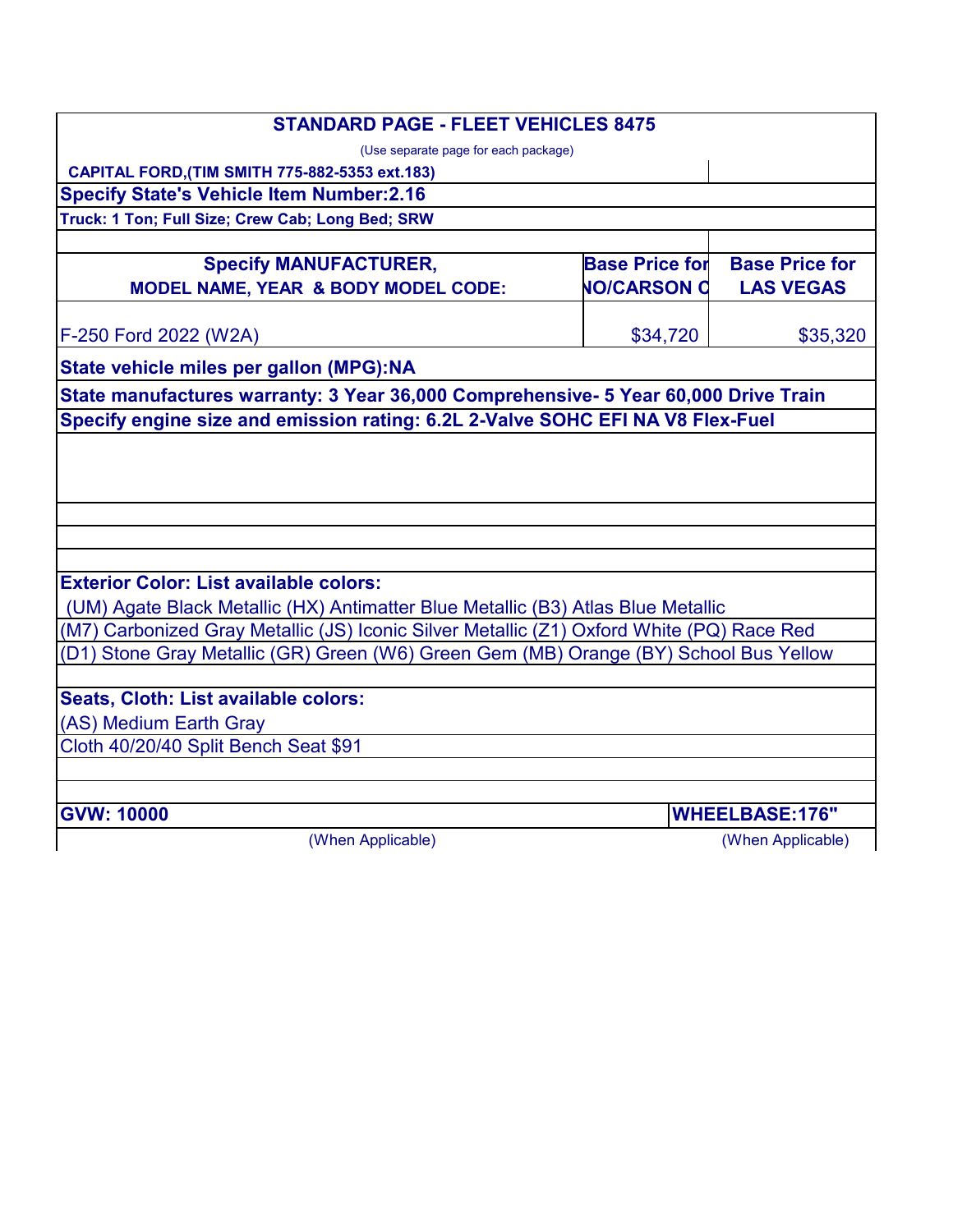| <b>OPTION PACKAGE PAGE ~ FLEET</b>                                                          |  |  |
|---------------------------------------------------------------------------------------------|--|--|
| (Use separate page for each package)                                                        |  |  |
| <b>CAPITAL FORD, CARSON CITY (TIM SMITH</b>                                                 |  |  |
| <b>Specify State's Vehicle Item Number:</b>                                                 |  |  |
| (i.e. 1.1 Sedan: Full size; 4 door; 6 passenger)                                            |  |  |
| <b>Option Package Name/Code:</b><br>$\boldsymbol{\theta}$                                   |  |  |
| <b>List Equipment Features Below:</b>                                                       |  |  |
| XLT 2WD = \$4,096                                                                           |  |  |
| 40/20/40 Cloth Bench seat, AM/FM CD, Carpet Floor, Cruise, Power Windows - Locks - Mirrors, |  |  |
| Heated Tow Mirrors, Trailer Brake Controller, SYNC Communications                           |  |  |
|                                                                                             |  |  |
|                                                                                             |  |  |
|                                                                                             |  |  |
|                                                                                             |  |  |
|                                                                                             |  |  |
|                                                                                             |  |  |
|                                                                                             |  |  |
|                                                                                             |  |  |
|                                                                                             |  |  |
|                                                                                             |  |  |
|                                                                                             |  |  |
|                                                                                             |  |  |
|                                                                                             |  |  |
|                                                                                             |  |  |